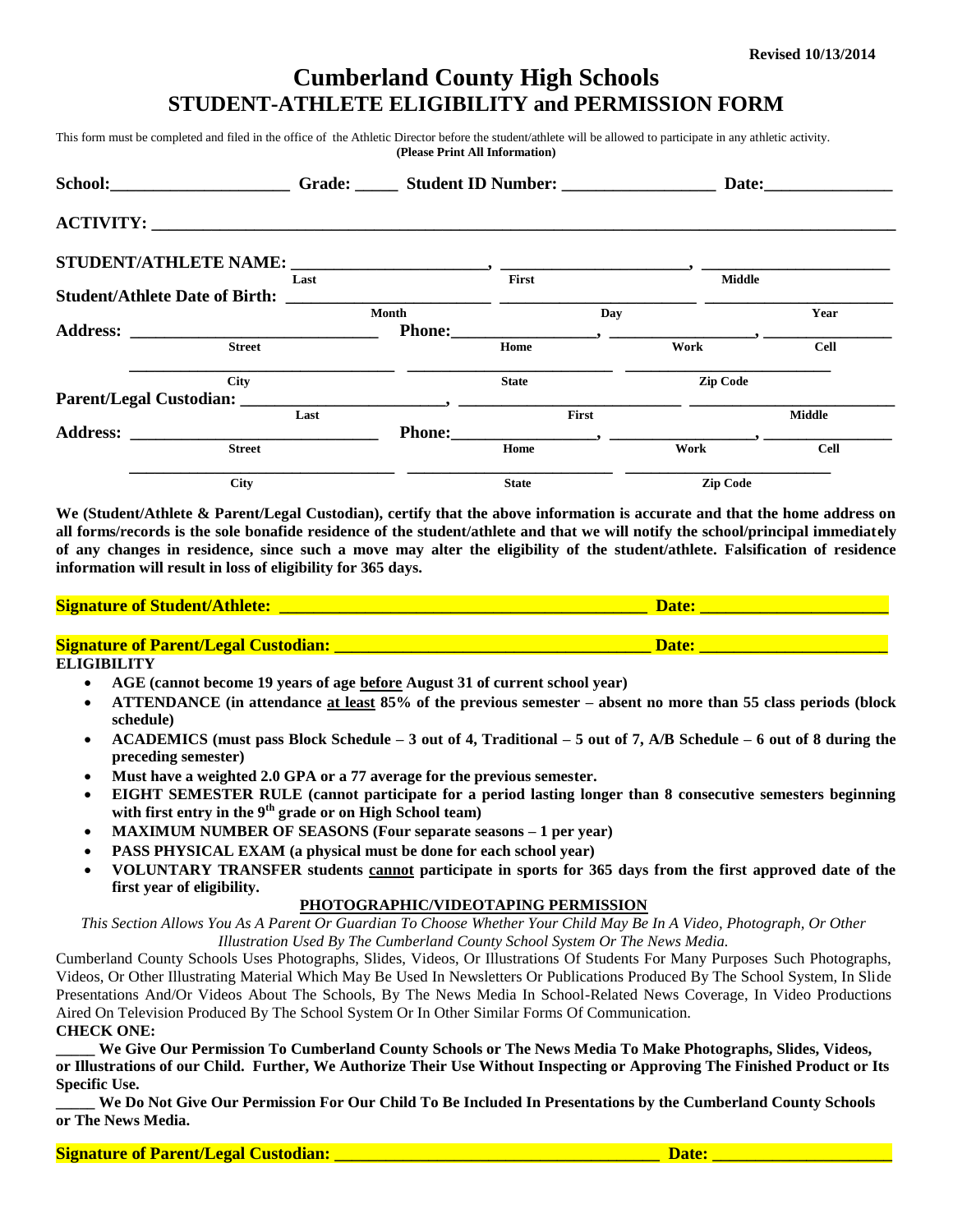*Student's Last Name Student's First Name*

*\_\_\_\_\_\_\_\_\_\_\_\_\_\_\_\_\_\_\_\_\_\_\_\_\_\_\_\_\_\_\_\_\_\_\_\_\_\_\_, \_\_\_\_\_\_\_\_\_\_\_\_\_\_\_\_\_\_\_\_\_\_\_\_\_\_\_\_\_\_\_\_\_\_\_\_\_\_*

### **Cumberland County HIGH SCHOOLS ATHLETIC CODE of CONDUCT**

Participation in any athletic activity is an important part of the educational experience in the Cumberland County Schools. A primary goal of such activities is to teach students character and self-discipline skills that will enable them to develop to their highest potential. As role models for their peers and younger students, students who participate in athletic activities ("participating students") are held accountable for their actions at a higher standard than other students. Because of the public nature of the athletic programs sponsored by the Cumberland County Schools, participating students are expected to conduct themselves in a manner that will reflect the high standards and ideals of their school and community. The participating student athlete becomes subject to this Code of Conduct upon the student's signature and date below and continues until graduation from high school. Participating student athletes are subject to this code at all times during the calendar year, including summer months, whether on or off campus. For summer month violations, any discipline or punishment imposed would go into effect at the next scheduled athletic activity by the student athlete. This Code of Conduct is, in addition to, any specific team/activity rules or regulations established by the individual programs.

### **\*1. DRUGS AND ALCOHOL**

**The possession, use, distribution and/or sale of illegal or counterfeit drugs/alcohol, including possession of paraphernalia for ingestion of such substances by participating students is not acceptable and prohibited. If school officials receive credible evidence, such as a police report or criminal charges related to a drug or alcohol offense, or have a reasonable suspicion that a violation under this section has occurred, the school officials will investigate. If after investigation of the charges, school officials determine that the participating student committed the violation, he/she shall be subject to disciplinary action as outlined below.**

**Every effort will be made by the school and individual activity programs to make participating students aware of the detrimental effects of drugs and alcohol. Students and/or parents of students suspended under this section will receive information regarding counseling. Any participating student found in violation of this offense at any time while on any school premises, including activity buses or other school-approved transportation, will be suspended from further participation according to the Cumberland County Student Code of Conduct. All offenses occurring off campus will be determined as specified below:**

**First Offense: The principal will suspend the student athlete for a minimum of 20% of the next consecutive athletic/extra-curricular contests, not to include scrimmages. The suspension may require being served over two seasons if the incident occurs near the end of the first season. At the discretion of the principal in consultation with the athletic director and/or coach, the student athlete may practice with the team during this suspended time frame and/or be allowed to travel with the team, as well as on the sideline or bench with the team in appropriate attire.**

**With the first violation, the student athlete must be evaluated by a drug/alcohol counselor as recommended by the school, must comply with all recommendations and treatment programs, and must furnish a negative drug test (at the student athlete's cost) prior to resuming participation.**

**Additionally, the student athlete must agree to be drug tested for a period of 365 calendar days following the violation of the drug and alcohol policy.** 

**He/she must agree to pay for any random drug tests selected by the school representatives.**

**Second Offense:The student athlete will be suspended from all athletic activities for a period of 365 calendar days from the first day of the offense. To be allowed to participate again, the student athlete must have completed an approved county counseling program on substance abuse.**

**Third Offense: The student athlete will be excluded from all athletic activities for the remainder of his/her high school career in the Cumberland County Schools.**

**\*2. TOBACCO USE (Principal's decision is final) Participating students found to have used tobacco while subject to this Code will be suspended from participation as outlined:**

**First Offense: The student athlete will be suspended for a minimum of 10% of the next consecutive athletic contests, not including scrimmages. The suspension may require being served over two seasons if the incident occurs near the end of the first season. At the discretion of the head coach, the student athlete may practice with the team during this suspended time frame and be allowed to travel with the team. Also, at the head coach's discretion, the student athlete may be on the sideline or bench with the team in appropriate attire.**

**Second Offense: The student athlete will be suspended for a minimum of 20 % of the next consecutive sports season games/contests, not including scrimmages. The suspension may require being served over two seasons if the incident occurs near the end of the first season. At the discretion of the head coach, the student athlete may practice with the**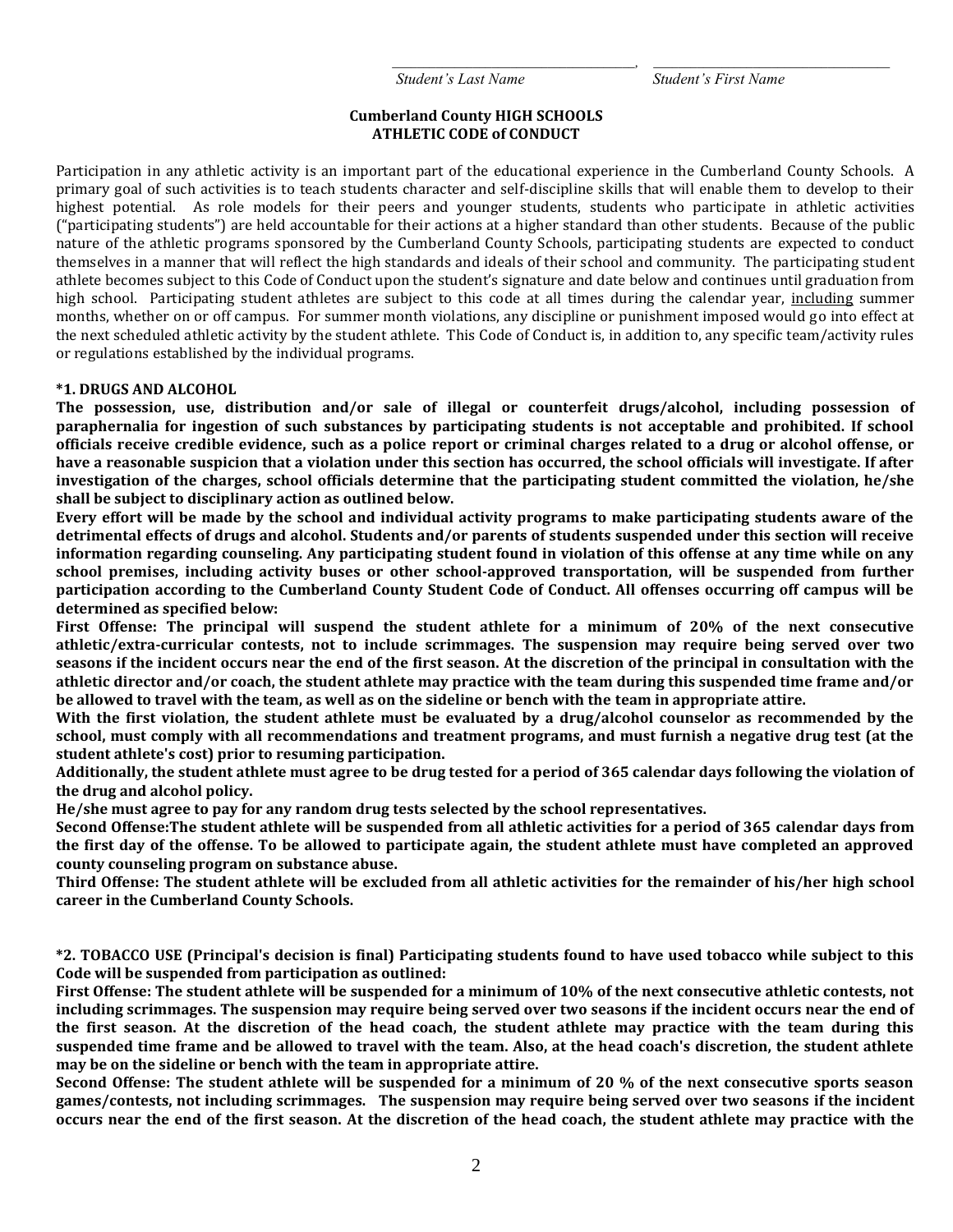#### *Student's Last Name Student's First Name*

*\_\_\_\_\_\_\_\_\_\_\_\_\_\_\_\_\_\_\_\_\_\_\_\_\_\_\_\_\_\_\_\_\_\_\_\_\_\_\_, \_\_\_\_\_\_\_\_\_\_\_\_\_\_\_\_\_\_\_\_\_\_\_\_\_\_\_\_\_\_\_\_\_\_\_\_\_\_*

**team during the suspended time frame and be allowed to travel with the team. Also, at the head coach's discretion, the student athlete may be on the sideline or bench with the team in appropriate attire.**

## **Third Offense:**

**The principal will suspend the student athlete from all interscholastic activities for 45 days or the remainder of the season whichever comes first.**

**\*NOTE: These rules are meant as minimum consequences. The principal, athletic director or coach has the discretion to increase the consequences as he/she feels is most beneficial to his/her athletic program or team.**

#### **3. CRIMINAL CHARGES**

**A participating student athlete charged with a criminal offense, misdemeanor or felony, other than a minor traffic offense, will be suspended from athletic participation until further review by the principal and director of student activities. A student convicted of a felony offense will be immediately suspended from all athletic participation according to the NCHSAA policy. The participating student athlete must inform his or her coach or appropriate staff of any criminal charges against them as soon as practicable, but no later than the student's next participation in any athletic event, to include practices, rehearsals, etc. Failure to do so may result in further disciplinary action.**

#### **4. REVIEW PROCEDURE**

**i. A participating student may request a review of the disciplinary action involving items 1, 2, & 3 by providing written notice to the Superintendent or his designee within two (2) school days of the date of the Principal's notification to the student and/or parent. The notice shall state the reason for the review.**

**iii. The Superintendent, or his designee, will review the record of the disciplinary action and issue a decision within five (5) school days of receipt of the request for review. The Superintendent or his designee will inform the student and parent of the decision of whether to uphold, modify, or overturn the disciplinary action. The decision of the Superintendent shall be final.**

**iii. Any disciplinary action, including suspension from participation, will remain in effect during the review process.**

**iv. Failure by the participating student to adhere to appeal content requirements and timelines as set forth will result in immediate dismissal of the appeal. We, the parent/legal custodian and the student/athlete, have read and understand the Athletic Code of Conduct and agree to comply. We also understand that participation in athletic activities is a privilege and participating students possess no property right to continued participation. We also understand that the student athlete is a representative of the school and role model to others at all times, whether on or off campus. The parent/legal custodian and participating student/athlete further understands that inappropriate behavior, whether illegal or not, may result in suspension from athletic participation.** 

#### **5. SCHOOL SUSPENSIONS**

- **A. In-School (full day or days) or out of school short-term (10 days or less) suspensions – ineligible to participate in any athletic activity on the day(s) the student is serving suspension.**
- **B. Out of School Long-Term (11 days or greater) – ineligible to participate in any athletic activity for the remainder of semester or suspension period (whichever is greater).**
- **C. Disciplinary assignment to alternative school or character academy – ineligible to participate in any athletic activity for the remainder of semester or completion of assignment (whichever is greater).**

#### **6. INAPPROPRIATE BEHAVIOR**

**A participating student athlete who engages in any conduct or behavior, which is inconsistent with the student's position as a role model or representative of the Cumberland County Schools, is subject to disciplinary action, including suspension as determined by the Principal. Coaches or school officials may also establish additional training regulations and rules of conduct. Inappropriate social media behavior falls within this category.**

**7. The decision of the school principal is final for items 5 & 6 as it relates to athletic participation.**

| <b>Signature of Student/Athlete:</b>        | Date: |  |
|---------------------------------------------|-------|--|
|                                             |       |  |
| <b>Signature of Parent/Legal Custodian:</b> | Date: |  |